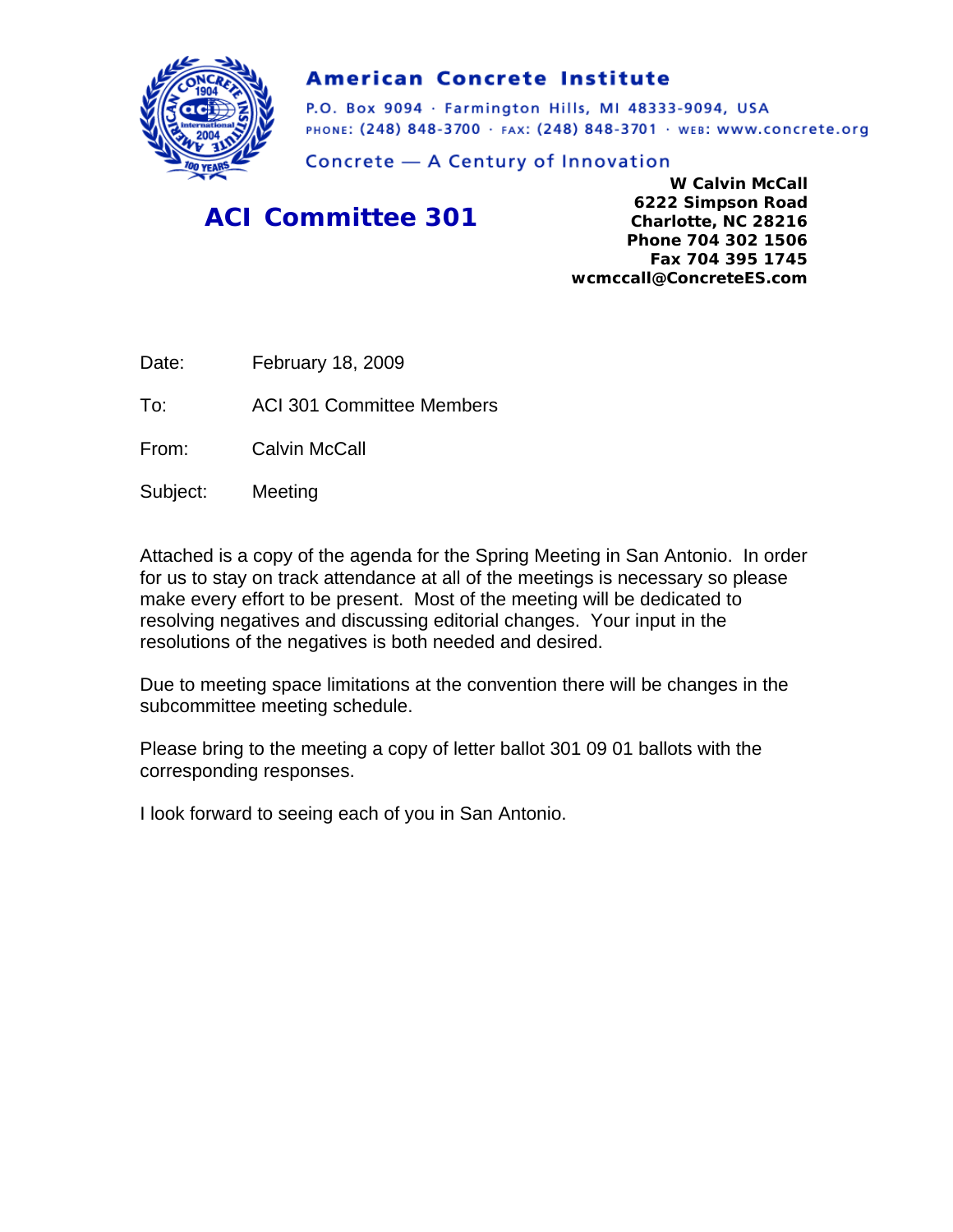## **ACI 301 - Specifications for Structural Concrete Agenda**

| Saturday, March 14, 2009      | 1:00 PM $-$ 6:00 PM    | <b>Conference Room 17&amp;18</b> |
|-------------------------------|------------------------|----------------------------------|
| <b>Sunday, March 15, 2009</b> | $8:30$ AM $-$ 12:00 PM | <b>Conference Room 3&amp;4</b>   |
| Monday, March 16, 2009        | $2:00$ PM $-6:30$ PM   | <b>Conference Room 11</b>        |

- 1. Call to Order
- 2. Introduction of Members
- 3. Announcements
	- a) Next meeting–November  $8^{th}$  through  $12^{th}$ , 2009 in New Orleans, LA
	- b) Changes in membership
	- c) Roster update
	- d) Web site
	- e) Other Announcements
- 4. Convention Goals
	- a) Finish the document
- 5. Subcommittee Reports:
	- a) 301 A General Requirements, Definitions, and Tolerances
	- b) 301 B Formwork and Reinforcement
	- c) 301 C Concrete Mixtures, Handling, Placing, Consolidating, and Curing
	- d) 301 D Lightweight and Massive Concrete
	- e) 301 E Prestressed Concrete
	- f) 301 F Precast Concrete Panels
	- g) 301 G Shrinkage Compensating Concrete and Industrial Floor Slabs
	- h) 301 H Tilt-Up Construction and Architectural Concrete
- 6. Old Business
- 7. New Business
- 8. Adjourn